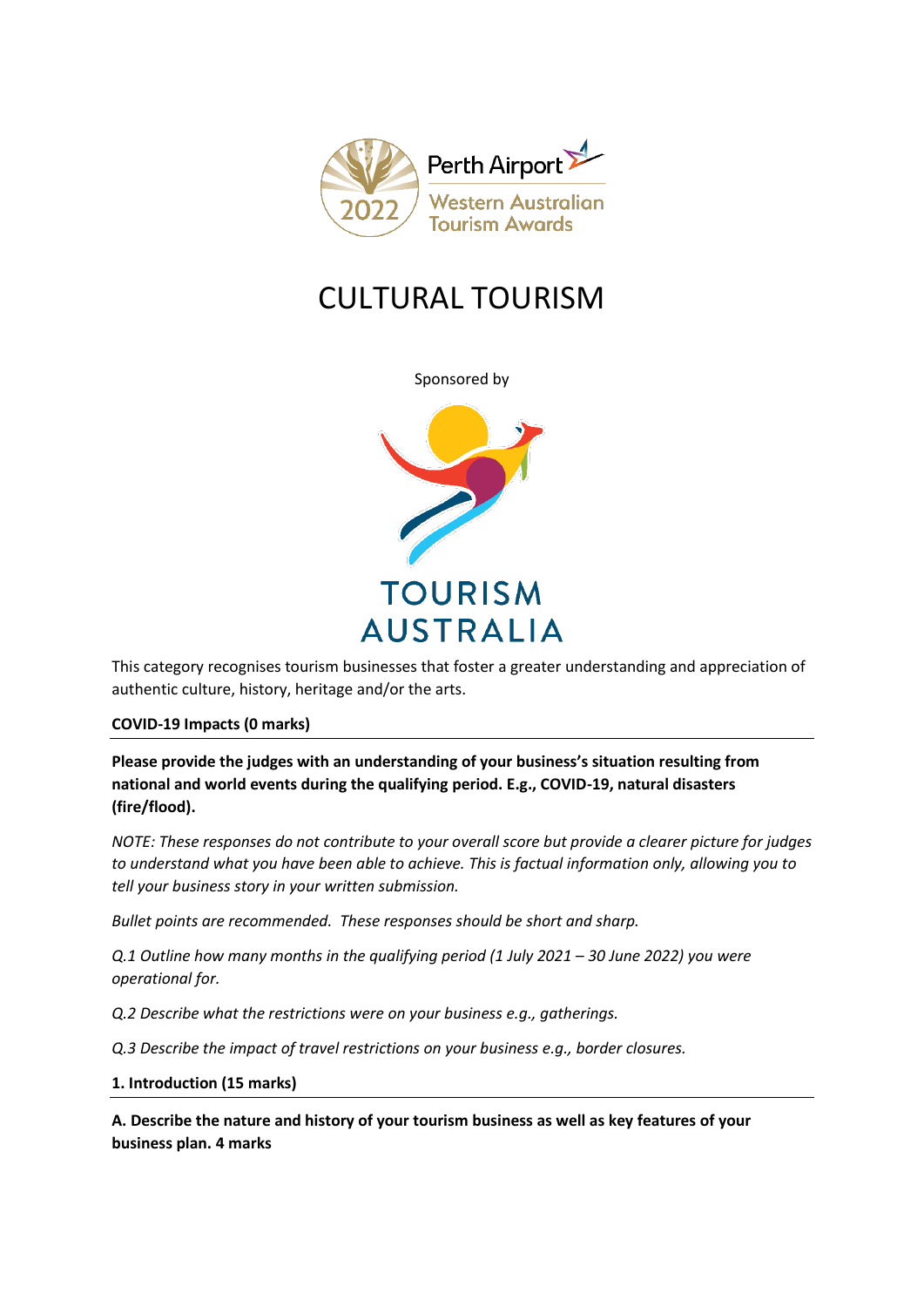*Take the judge on a journey of your business product/service; how and when it began, where the business is located or services provided, who works in the business etc.*

## *How has the business developed the over time?*

*Describe the vision, mission and core values.* 

*Provide an overview of the key features of your business plan, including main goals and strategies. This will assist the judge to understand how business development (Q2) and marketing efforts (Q3) align with the business's overall strategies.* 

## **B. Provide an overview of your tourism products, experiences, and services available. 7 marks**

*What products/experience/service are on offer to visitors?*

*Highlight your points of difference and what makes your business stand out from others (your unique selling points). Consider your amenities, products, services, or facilities that enhance visitor satisfaction.*

*This is where the judges (and auditors) will gain an understanding of how you fit into the category; therefore, it is important to clearly demonstrate your eligibility by aligning with the category criteria to ensure that there is no misunderstanding as to why you have entered this category.*

## **C. How does your business demonstrate tourism excellence? 4 marks**

*Demonstrate your commitment to tourism excellence by explaining the values and philosophy of your business. This should be reflected in your policies and procedures, on how staff is inducted, incentivised and/or trained – so include details of these to show the business commitment to excellence.*

*How has the business been actively involved with and contributed to the tourism industry (locally, regionally, and nationally) through both business and personal participation?*

*Tourism excellence can also be demonstrated by listing any awards you have won and accreditations you hold.* 

## **IMAGES**

*Attach a minimum of two graphics to support and enhance your response provided. For example, a map of where you are located, images of the product/service and any specific facilities/amenities/services you have highlighted in your response, a collage of the accreditation programs you participate in and/or any award achievements.* 

## **2. Cultural Protection and Preservation (30 marks)**

# **A. Demonstrate how the business mitigates or minimizes its impacts on our cultural heritage resources. 10 marks**

*This is where the judges will gain an understanding of how you carefully consider your impact on the cultural heritage resources and how you marry preservation and protection with allowing visitor access and providing a tourism experience.* 

*Consider, if applicable, both the physical and reputational impacts.*

*Outline the services and facilities available which have been designed to respect heritage resources and places.*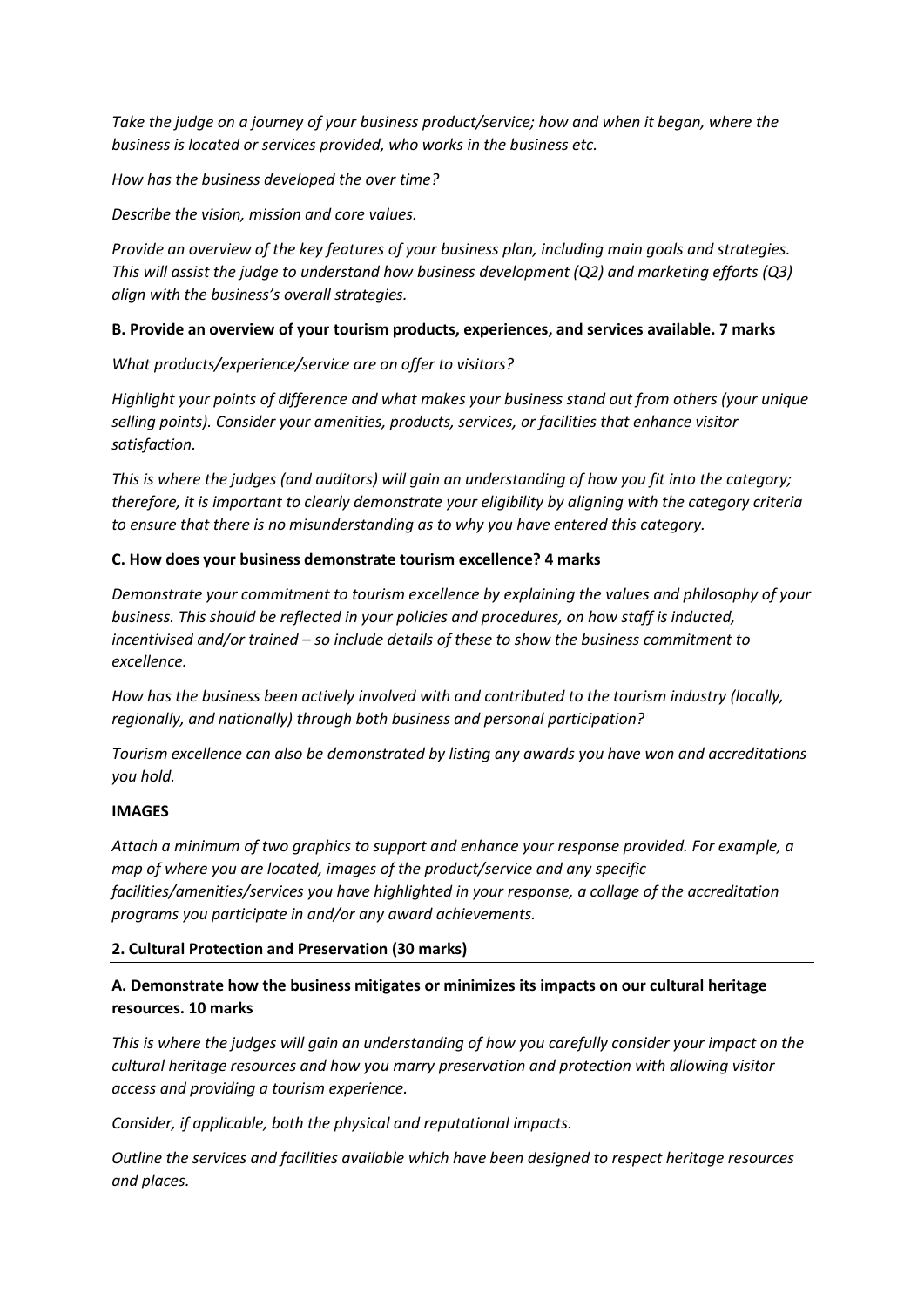*Describe the outcomes of the mitigation/minimisation activities that are in place. The inclusion of actual measurement data including the amounts saved/reduced in comparison to the previous qualifying period will enhance response. However, it is anticipated that data may not be available, or the predicted outcomes may not be able to be demonstrated due to business disruptions. If this is the case, demonstrate to the judge how your results have been impacted.* 

# **B**. **What have you implemented or improved to protect and preserve cultural heritage whilst enhancing the visitor experience, or what strategies have you implemented to provide business recovery/resilience in the wake of national and world events during the qualifying period? 10 marks**

*The previous question is designed to give judges a broad overview of all the preservation and protection you undertake to minimise the impact on cultural heritage resources. This question requires you to share what innovations and/or developments you have introduced or updated during the qualifying period to enhance the visitor experience. Additionally, or alternatively, it seeks to understand what strategies were implemented for business endurance through a year of challenging national and world events.* 

*An innovation can be defined as "The process of introducing new or significantly improved goods or services and/or implementing new or significantly improved processes." (Source: Australian Bureau of Statistics). This could include, for example, a new experience/facility, creation of education programs, development of asset management strategies, etc.*

*Actions that supported the ongoing survival of your business could include, for example, diversifying your product/experience, seeking alternative ways for the delivery of the experience/product/service.* 

# *C. Why were these innovations and/or developments initiated, and what were the outcomes? 10 marks*

*Explain the decision-making process and what drove the business to implement these innovations/developments. Consider how these enhances the visitor experience whilst protecting culture and/or developing cultural understanding.* 

*Include the research, planning and outcome/s of these innovations/developments and how they align with the business' main goals and strategies.*

*Demonstrate how these protect and preserve our cultural heritage.*

## **IMAGES**

*Attach a minimum of two graphics to support and enhance your response.* 

## **3. Marketing (15 marks)**

# **A. Describe the marketing strategies you have used to differentiate your cultural heritage business and promote the appreciation and enjoyment of the region's cultural heritage. Why were these strategies chosen and what was the result? 15 marks**

*The response needs to focus on innovative approaches to marketing and promotions and relate back to the cultural heritage experience.*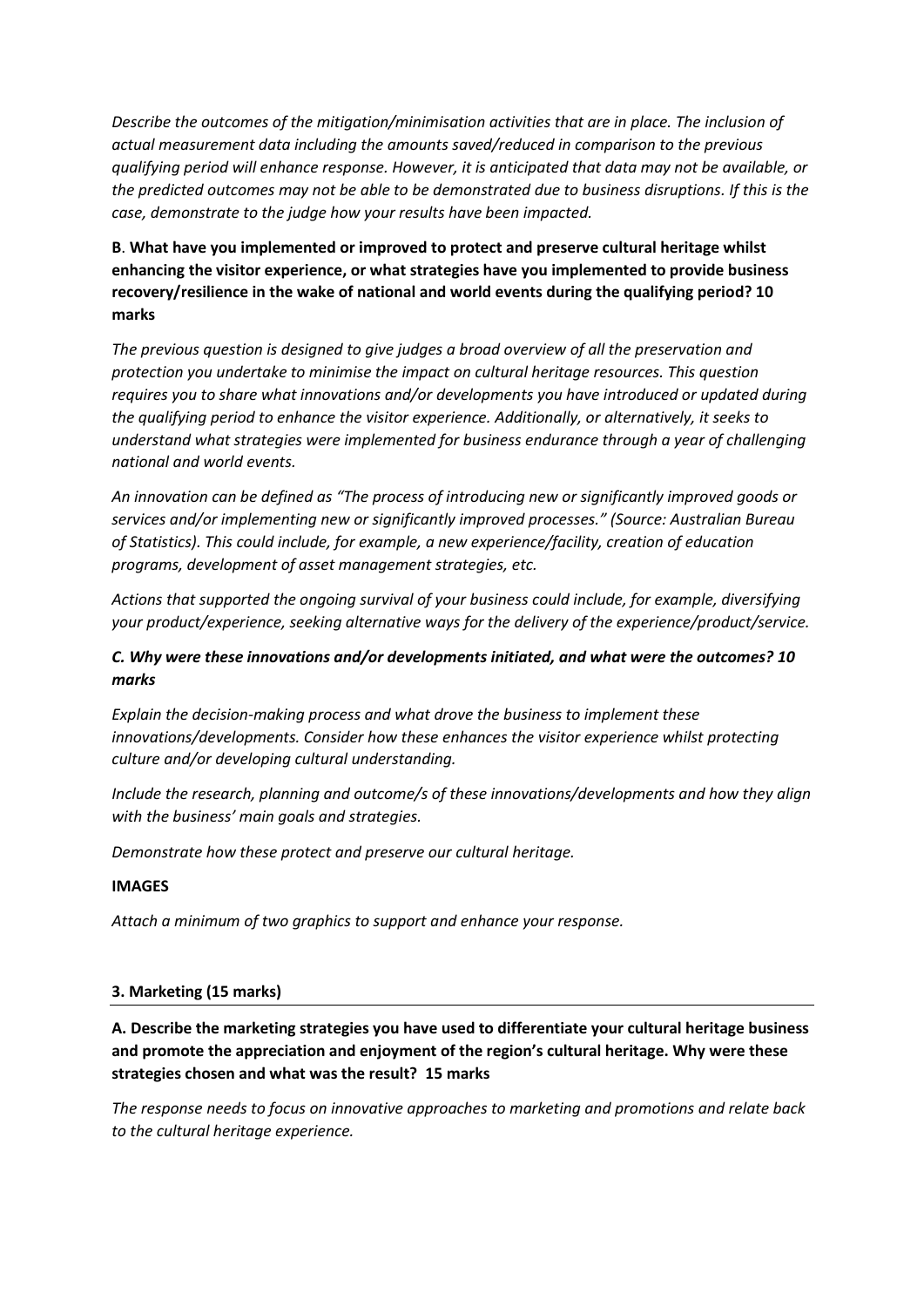*Judges are looking for a clear overview of the innovative approaches you have taken to marketing and what you have done differently to attract your customers within the qualifying period. Consider, for example, social media, digital or interactive advertising, apps, product packaging, tactical or paid advertising campaigns, relationship marketing.*

Explain why these strategies were selected *and how it aligns with local, regional and/or state cultural heritage marketing plans.* 

*Detail how these marketing activities have been successful. Use metrics to measure the outcomes and consider media coverage, social media engagement, increased web traffic, increased bookings, etc.* 

*Ensure that your response is relevant to the qualifying period.*

## **IMAGES**

*Attach a minimum of two graphics to support and enhance your response. For example, images of marketing placement (social media screen shots, website, advertisements).*

#### **4. Customer Experience (20 marks)**

**A. Demonstrate how you educate both visitors and host communities about our cultural heritage resources and how to enjoy them sustainably. 10 marks**

*The judges are looking for leadership in visitor education of cultural tourism.* 

*Therefore, you need to outline how you share knowledge on cultural heritage and support its sustainability.* 

*Consider all the ways in which awareness and education is delivered to visitors and the wider community. For example, onsite communications/signage, staff training and development, education programs.* 

*Demonstrate how the business influences visitors through activities which foster responsible use and enjoyment of our cultural heritage and our communities.*

*Demonstrate what the outcomes of these activities are and how you have influenced visitors to participate in cultural tourism in a sustainable manner.* 

*Describe how you communicate to and educate communities about the importance of cultural preservation. This might include demonstrating how you involve stakeholder groups with a meaningful role in planning and decision-making for the design, development and delivery of ecotourism programs and services.*

# **B. How does your business provide quality customer experiences and demonstrate inclusive practices? 10 marks**

*This question requires you to outline the practices you have put in place to ensure the delivery of high-quality customer service throughout the visitor experience journey.*

*For those businesses that had significant disruption during the qualifying period, consider how you provided quality customer experiences in the alternative ways in which you operated, such as communicating to customers during changing restrictions, kept customers informed during closures etc.*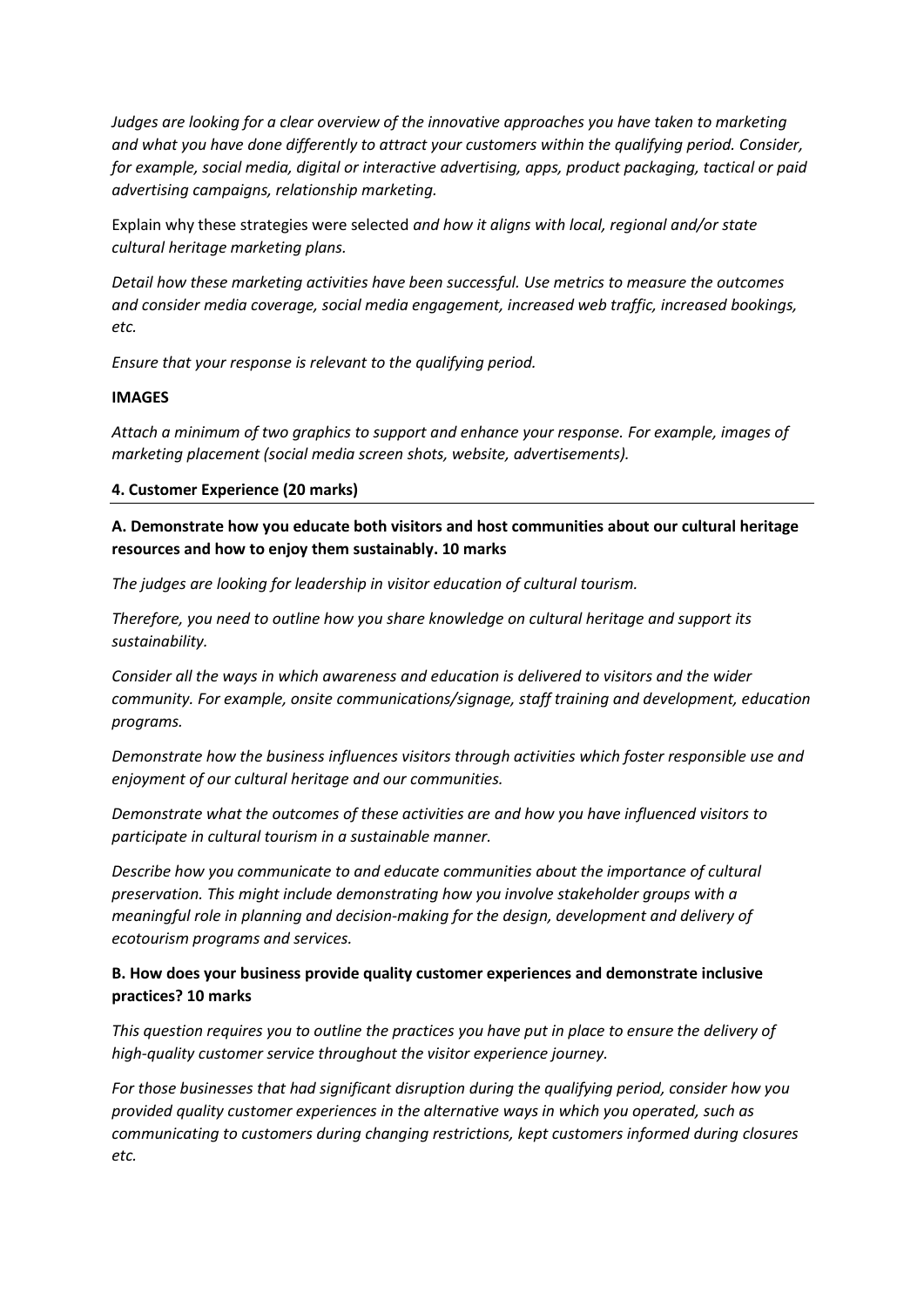*Demonstrate how you are committed to quality customer service throughout all areas of the business. This could include staff training, service principles and policies, staff reward systems, etc.* 

*Consider all points of customer engagement e.g., email, phone, guest greetings/welcome and interaction during and after the experience.*

*Once you have provided an overview of how customer service is delivered, describe how your business monitors and assesses customer service to ensure continued quality delivery. For example, feedback forms, monitoring social media, blogs, mystery shoppers, etc. Consider how the business actively encourages feedback and how feedback is used to improve the visitor experience.* 

*As a part of your delivery of quality customer experiences you need to demonstrate how you consider visitors' special and specific needs and recognise the needs of a diverse community. This can include, but is not limited to, cultural, language, physical, intellectual, dietary, and other specific needs e.g., groups, special interest, LGBTQ, etc.*

*Provide examples of how you catered for customers with specific needs and explain the outcome or successes. A case study would be beneficial here.* 

#### **IMAGES**

*Attach a minimum of two graphics to support and enhance your response. For example, staff communications posters, flow charts of customer service processes, reception cards encouraging feedback.* 

#### **5. Responsible Tourism (10 marks)**

# **A. How have you considered and progressed your environmental responsibilities during the qualifying period? 3 marks**

*This question requires you to outline how you have considered and acted on reducing or improving (whichever applied) your overall impact on the environment.* 

## *Consider the following:*

- *How have you considered your environmental impact?*
- *What have you done to be environmentally responsible?*

*Some examples of how you demonstrate environmental responsibility are:*

• *Water conservation, waste management/reduction/recycling, fuel and energy reduction, carbon reduction/offset, reuse initiatives in place.*

*The inclusion of actual measurement data including the amounts saved/reduced in comparison to the previous year (or multiple years if you have good records) will enhance the response.*

## **B. How have you considered and progressed your social and economic responsibilities during the qualifying period? 4 marks**

*This question requires you to outline how you have considered and acted on supporting the local community and businesses.* 

*For social responsibilities your response should consider non-monetary examples.*

*Some examples of how you demonstrate social responsibility are:*